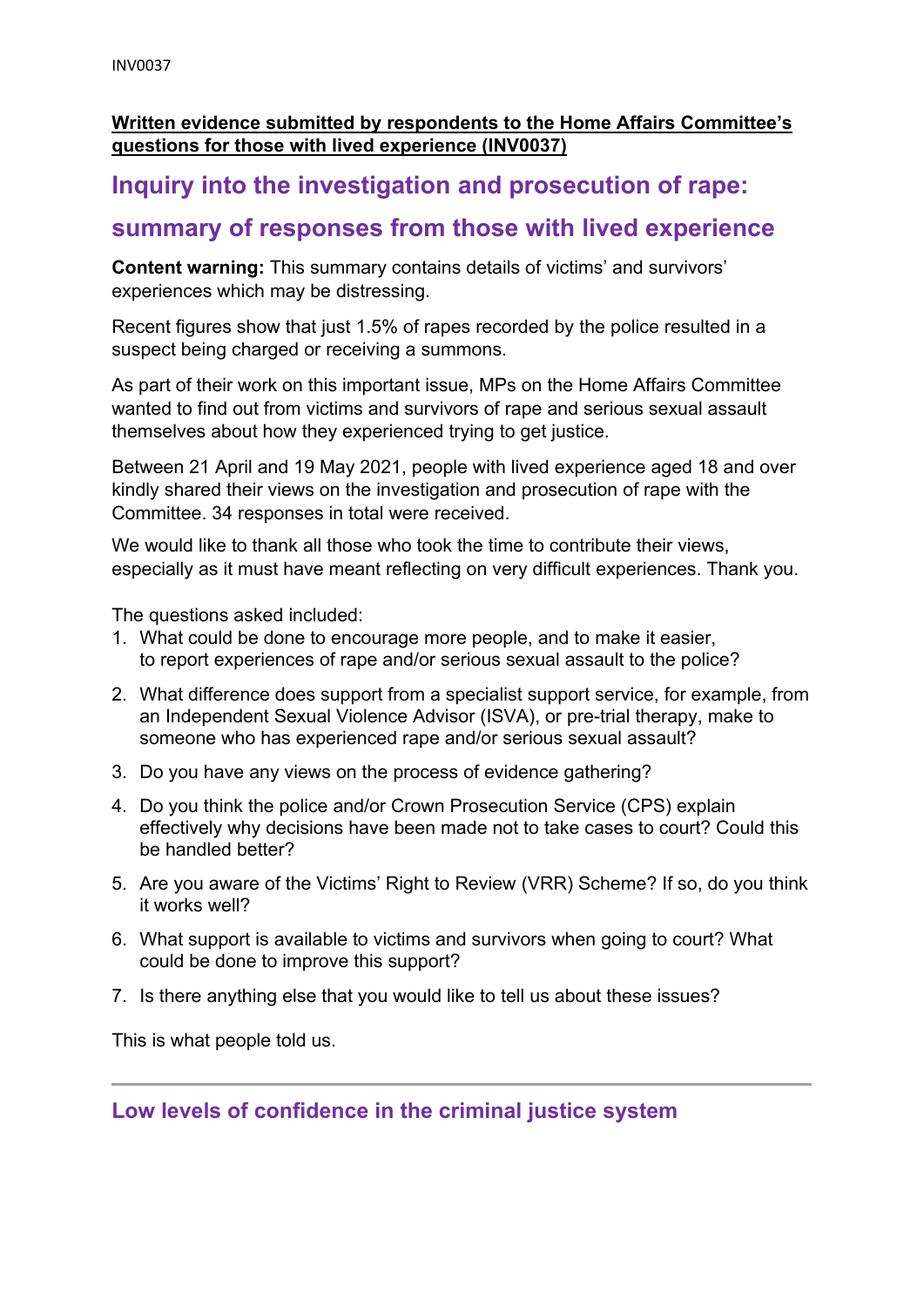Victims and survivors told the Committee that a lack of confidence in the criminal justice system was discouraging people from reporting their experiences of rape and/or serious sexual assault to the police.

When asked what could be done to encourage people to report sexual violence, respondents said:

*'If the shockingly low levels of prosecutions, and indeed cases put forward by CPS [Crown Prosecution Service] to be heard in court, was greatly increased and then publicised (as opposed to the negative message that widely circulated recent figures impart), then more victims may feel confident of coming forward.'*

*'Feel that action actually is taken as [it's] known nothing happens anyway so why report.'*

Others spoke of how they themselves felt failed by the criminal justice system.

*'Those who do find the strength to carry on are rare and have usually not reported, as going through the criminal justice system felt like being raped again, raped of justice, raped of acknowledgement, raped of a day in court to hold them accountable.'*

*'I felt more traumatised reporting than enduring the abuse !!!'*

*'The whole system is disgusting and a [sic] I wish I had never reported it.'*

### **'To be made to feel listened to': police treatment of victims and survivors**

It was clear from the responses how important it was to victims and survivors that they were treated with respect and felt listened to by the police.

When asked about what could make it easier to report, respondents said:

*'To be listened to by police officers and to have (if practicable, 2 officers, preferably at least 1 female officer).'*

*'To be made to feel listened to. I was asked over and over repeatedly if I wanted to make a report and told to "think it over" before I did.'*

*'Treat victims with respect, allow them a female officer-if requested, don't make them feel like they are lying/were at fault.'*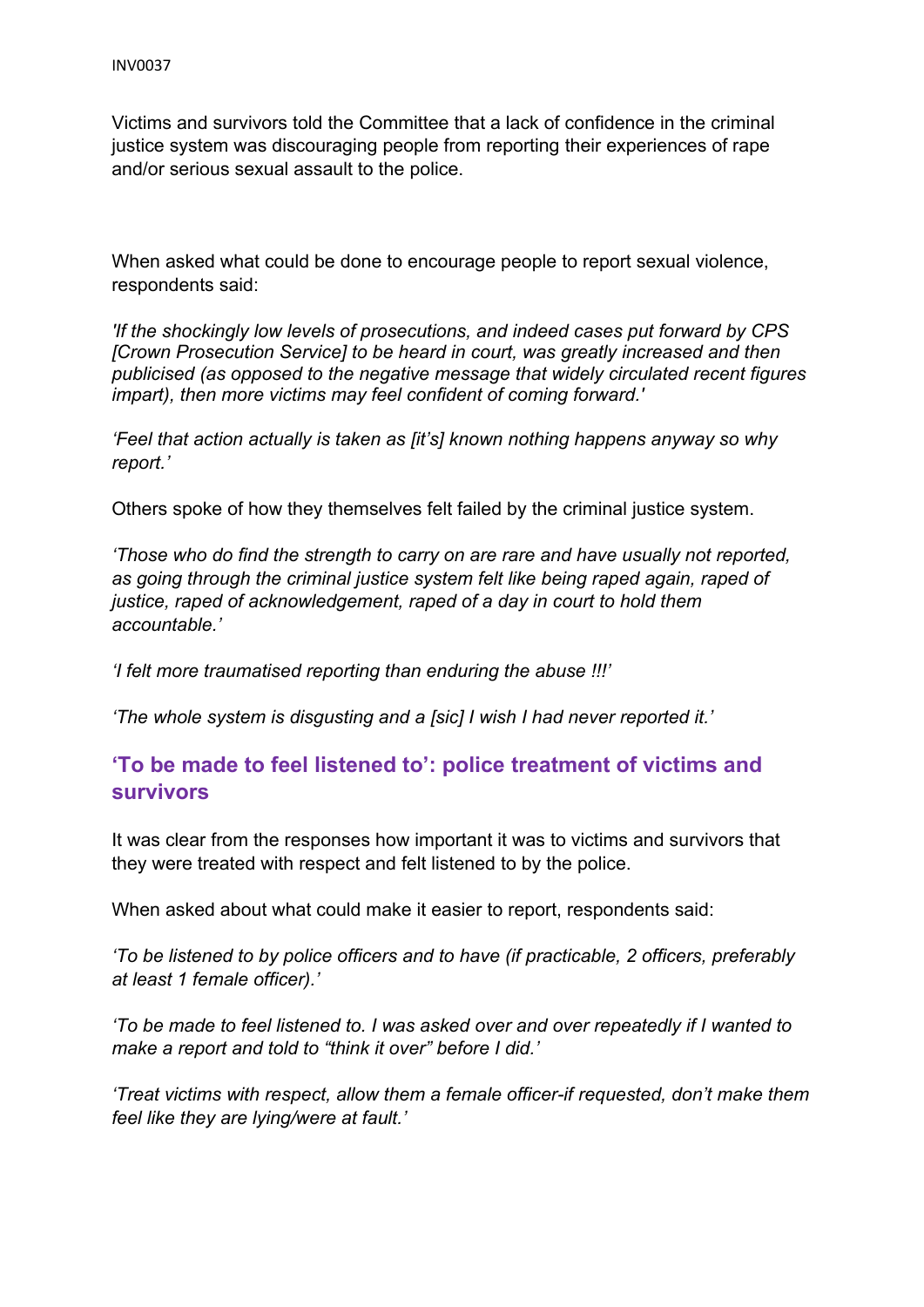Some people had had positive experiences of engaging with the police. Reflections on the process of evidence gathering included the below statements.

*'It's traumatic but in my case the police were wonderful. I found it intrusive they took my phone for so long but I understand why.'*

*'My experience was that the officers working my case were as thorough as they could be. It was very difficult being in a police station to give my written statement and very hard to create my video evidence as it meant [reliving] all the details but I'm glad I did it.'*

However, others were dissatisfied with the police investigation, stating that it had been poorly handled.

*'The police did not know how to gather doctor's records, showed lack of compassion, were rude, lost DNA evidence, lost paper and computerised reports, victim blamed and were entirely incompetent. They did not even know what PTSD was or that every rape survivor has it.'*

*'Unfortunately for me my evidence was lost and couldn't be located this included my original ABE [Achieving Best Evidence] recorded interview as well as my forensic medical records of the night I was raped.'*

Some respondents even **felt like they were being investigated rather than the suspect**. Respondents found having their phone taken away and checked particularly hard. When asked about the process of evidence gathering, some respondents shared the following.

*'It is wrong that the victim is treated like the abuser. Having my phone checked, etc.'*

*'It takes far too long, puts the survivor at risk, makes survivors feel like they are on trial, the police do not update survivors enough, it is VERY intrusive.'*

*'Invasive, humiliating. I remember the moment where I was lying on a cold table, being inspected and having my bruises marked.. My body had become a crime scene. Do you know what it's like to have your own body be treated like that, right after your boundaries were completely destroyed? It was horrific. Beyond that, in my case, the police didn't follow up on things like recordings of first disclosure, rapist bragging about it on Facebook, etc, but I was told that everything about me would be scrutinized and gone through. I had just been raped yet I was made to feel like I was a perpetrator, a criminal.'*

It is important to note that the process of evidence gathering can in itself be traumatic, and it is important this is undertaken sensitively.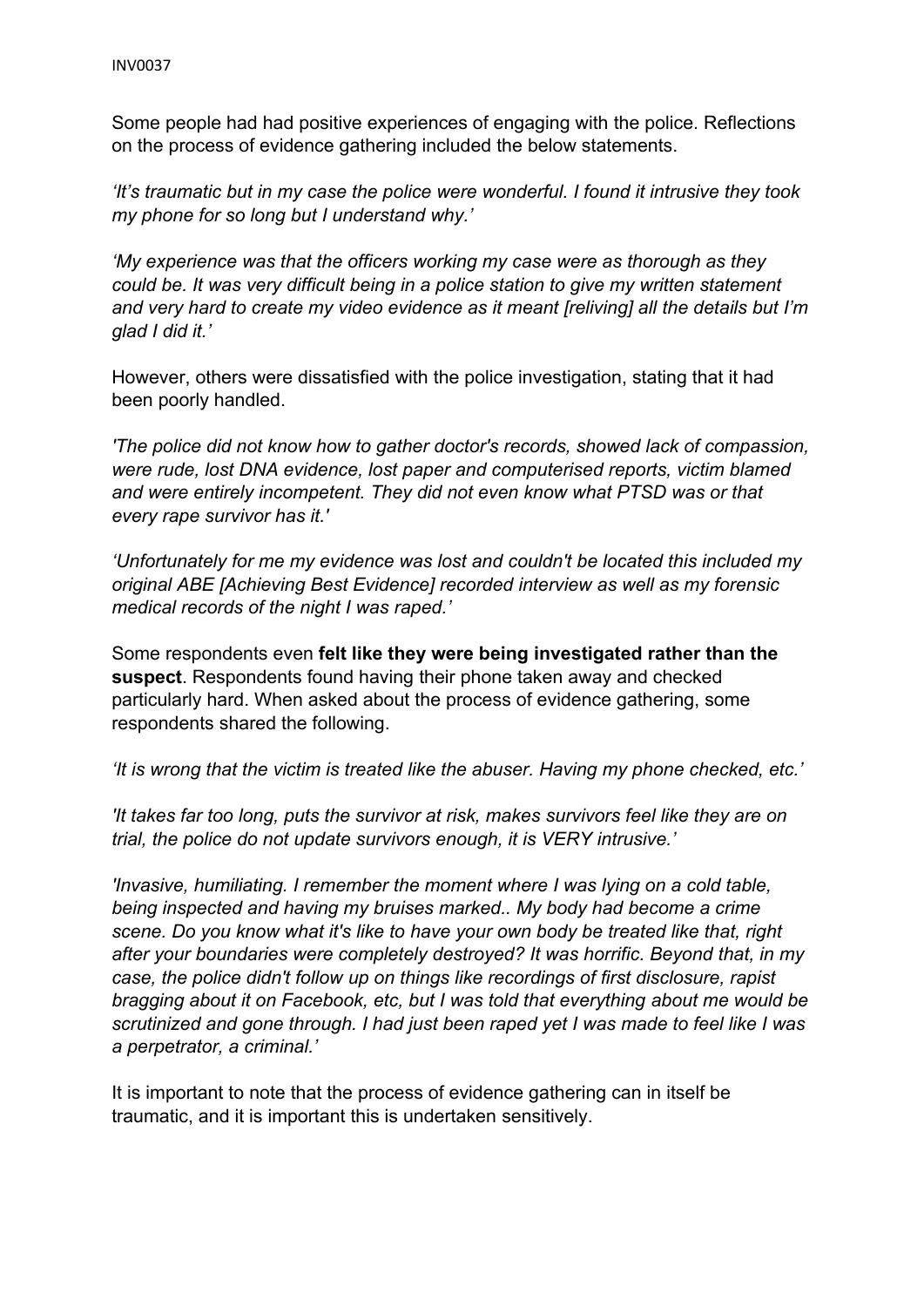*'I wish a woman's body wasn't treated as a crime scene. It's humiliating and deeply traumatic.'*

Some respondents also suggested that it could be helpful if victims and survivors were able to report away from police stations.

*'I don't know if this is currently happening. It would be good to be able to arrive into the system via a variety of agencies because it can be difficult when reporting such sensitive information to go to a police station and it could be good if statements can be taken outside of a police station at another known safe space.'*

*'I reported my rape via the hospital and the specialist rape support services at the Haven - there should be this service in every hospital across the country given the high levels of rapes and sexual assaults. That way the services acts as a liaison and a facilitator between you and the Police which is helpful if the Police feels a bit daunting. Before I went to hospital there were lots of other ways I could have contacted the Police (come to my house/work, at the pharmacy etc) but it felt too public so the hospital service was a safe space for this.'*

### **Confusion and poor communication**

People emphasised the confusion they felt going through the criminal justice process, and the fact that communication was poor.

In regard to their experiences of the police gathering evidence, respondents reflected:

*'When my rapist was arrested, I was never updated on what evidence they found from his, such as on his phone or in his taxi. My underwear was taken during the rape and I don't know if the Police ever found them or had them as evidence and this still bothers me 3 and a half years later. I would of liked to have known what evidence the Police had, besides what I had provided, for my peace of mind. I also don't know where the evidence I gave is stored now or who has access to it. I worry about my rapist reoffending and it all being brought up again and I would like to be prepared for that and know what is in my file.'*

*'I personally don't feel enough evidence was gathered. I wasn't asked "is there any evidence of XYZ" and feel that the police/services should be reaching out to the victims asking for more specific pieces of evidence rather than expecting a victim to know what evidence they need to provide. Even when I provided evidence, sometimes it either wasn't acknowledged or explained what was done with said evidence, if anything. And if not, why nothing was done with the evidence.'*

Respondents also felt strongly that the police and the Crown Prosecution Service (CPS) could explain more effectively (and more compassionately) the reasoning behind decisions not to take cases to court.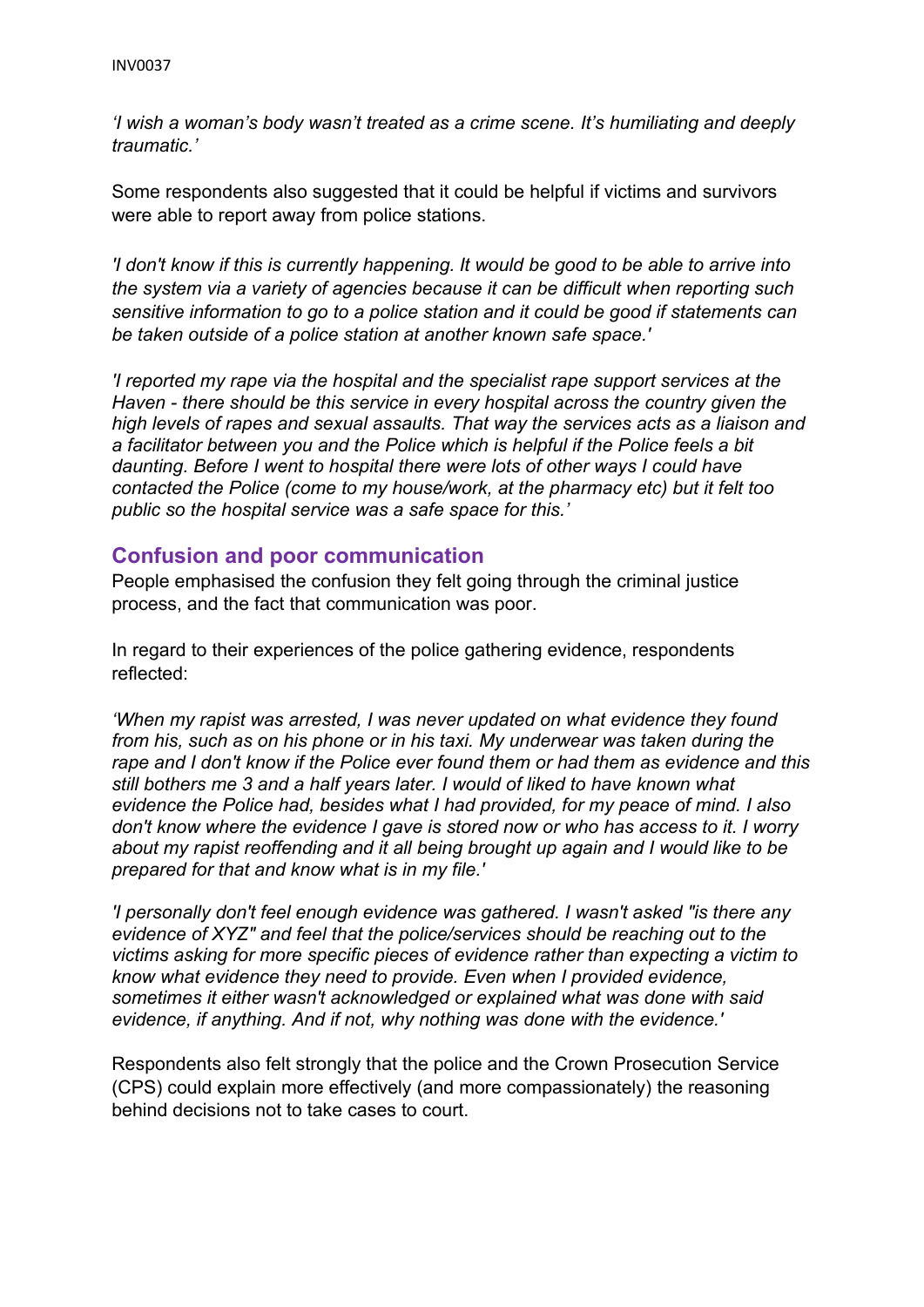*'I personally had to ask for a review as I was not explained to why. Once I got more information why I could understand it better but I had to push for that information it was not easily given.'*

*'This is extremely weak and has significant impacts on a victims psychological and mental health. Police are not providing any updates to victims … It certainly needs to be handled better because for a victim to relive trauma and then be left uninformed of outcome, if any, has serious consequences for the opportunity to begin healing and recovery from the assault. Their pain is [brought to the surface], then the victim is required to function amongst absolute raw and painful trauma.'*

*'It should be given in writing with perhaps a verbal explanation by an officer to accompany it. Victims often left feeling that they are not believed or that it means it didn't happen. An NFA [No Further Action] often makes them victims feel like a lower being than the rest of society, not worthy of the protection of the law, like the law has sanctioned that it is ok for them to be raped and abused.'*

*'Personally, I felt my assigned officer was very good. However, all I was told is "there isn't quite enough evidence" but never explained what further evidence would have been needed to prosecute or push to CPS. It could have been that some of the things they needed, I may have had available or could have made available, but I was never told or given that opportunity.'*

If a decision is made not to charge a suspect, the suspect will have **no further action** (NFA) taken against him.

The **Victims' Right to Review (VRR) Scheme** makes it easier for victims to secure a review of a decision not to charge a suspect or to discontinue proceedings. The scheme applies to CPS decisions made on or after 5 June 2013, and to police decisions made on or after 1 April 2015.

When the person who reported the assault is told of the decision not to prosecute or to discontinue proceedings, they should also be informed of their right to request a review of that decision and how to exercise that right. People can request a review within three months of that decision being made.

**20 of the 34 people who shared their views with the Committee were unaware of the VRR Scheme**, and a further two people had only found out about it when it was too late.

*'I only heard about this recently. How it was worded to me when my case was dropped was I had 3 months to "ask any questions" about the case to the officer who worked on it. There was no mention of the VRR, so I thought I could only ask questions about the case, and didn't know it could be reviewed. I'm really upset*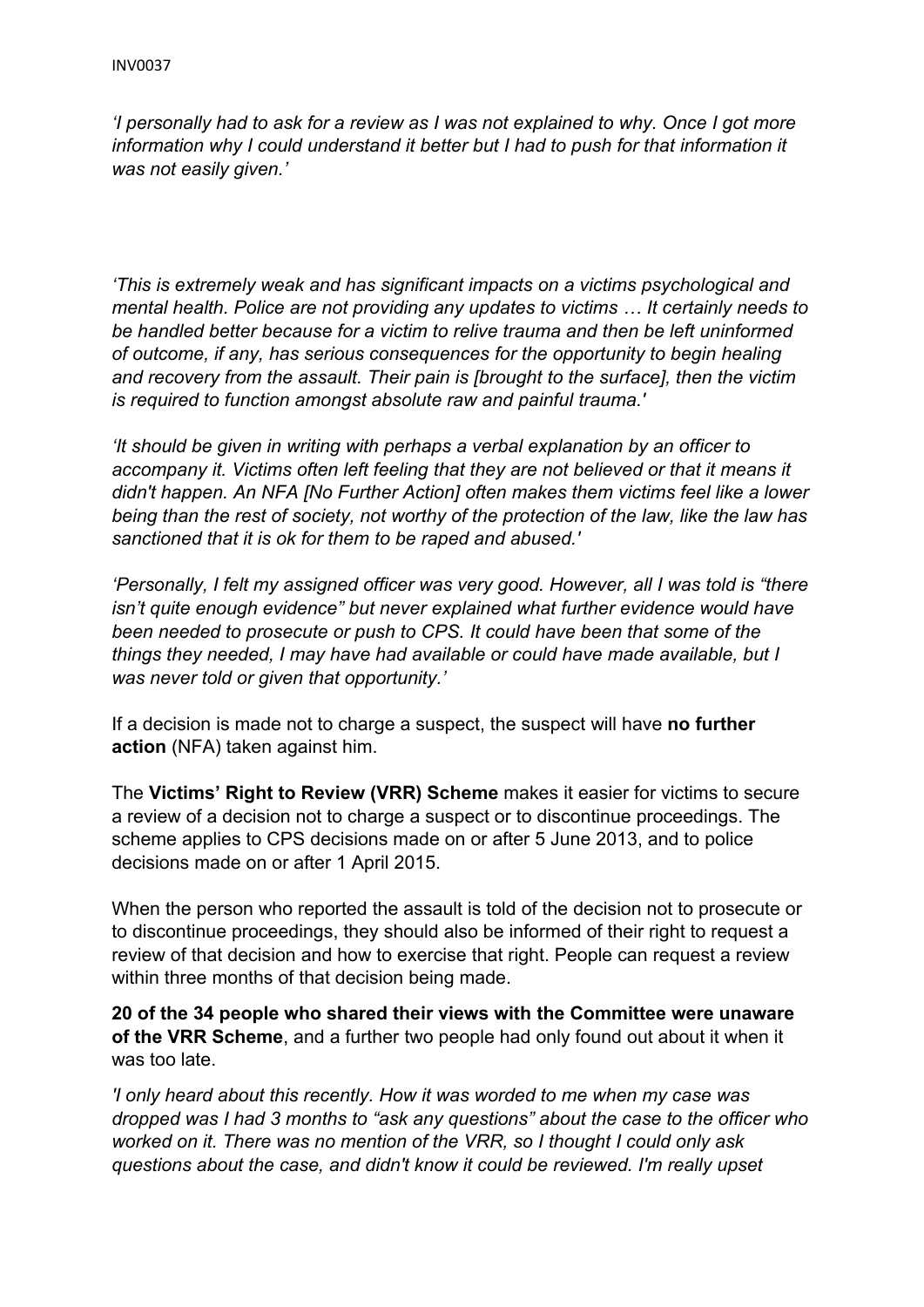*about this and I think it was misleading to leave that information out as I missed the chance to have the case reviewed through no fault of my own.'*

Those respondents who were aware of the Scheme were largely unhappy with it.

*'VRR only works when a victim is fully supported. Again, should a decision not to investigate be decided, the victim must be kept informed of all decisions / non charging decisions and offered appropriate therapeutic support.'*

*'I did get a decision letter following both instances of the CPS not taking my cases to court, and submitted 2 Right to Review appeals resulting in similar letters. Both were full of excuses and rubbish reasons.*

*I just wanted my case(s) heard in a courtroom to be judged there and not in someone's office!!!!!!!!!!!!! HOW IS THAT A "JUSTICE SYSTEM"???'*

### **The need for more training**

Respondents emphasised the need for more training – for the police themselves and for other agencies involved. When asked what would encourage more people to come forward, respondents said:

*'Ongoing support from point of report and/or properly trained officers.'*

*'Higher conviction rate is needed with longer sentences to actually get survivors to report. Officers are not trauma trained or know how to gather the evidence needed.'*

The respondent also said that judges and juries need to be trauma trained, as witnesses will behave differently.

The need for **greater awareness of the dynamics of domestic abuse**, and coercive and controlling behaviour in particular, was singled out in responding to rape and/or serious sexual offences.

*'Police are not sufficiently trained in sexual violence nor domestic abuse.'*

*'Coercive control and other non-violent forms of abuse (financial, emotional, using the courts, using the children, threatening to take the kids, using the courts and the police/social services false accusations etc) need to be better understood and more training across social workers, CPS, judges and police so we don't feel dismissed.'*

*'Mandatory DV [domestic violence] training for judges and police.'*

The need for the police and others within the criminal justice system to provide specific support to disabled victims and survivors was also highlighted. One respondent also felt that the way their case was handled was negatively affected by the fact they are autistic.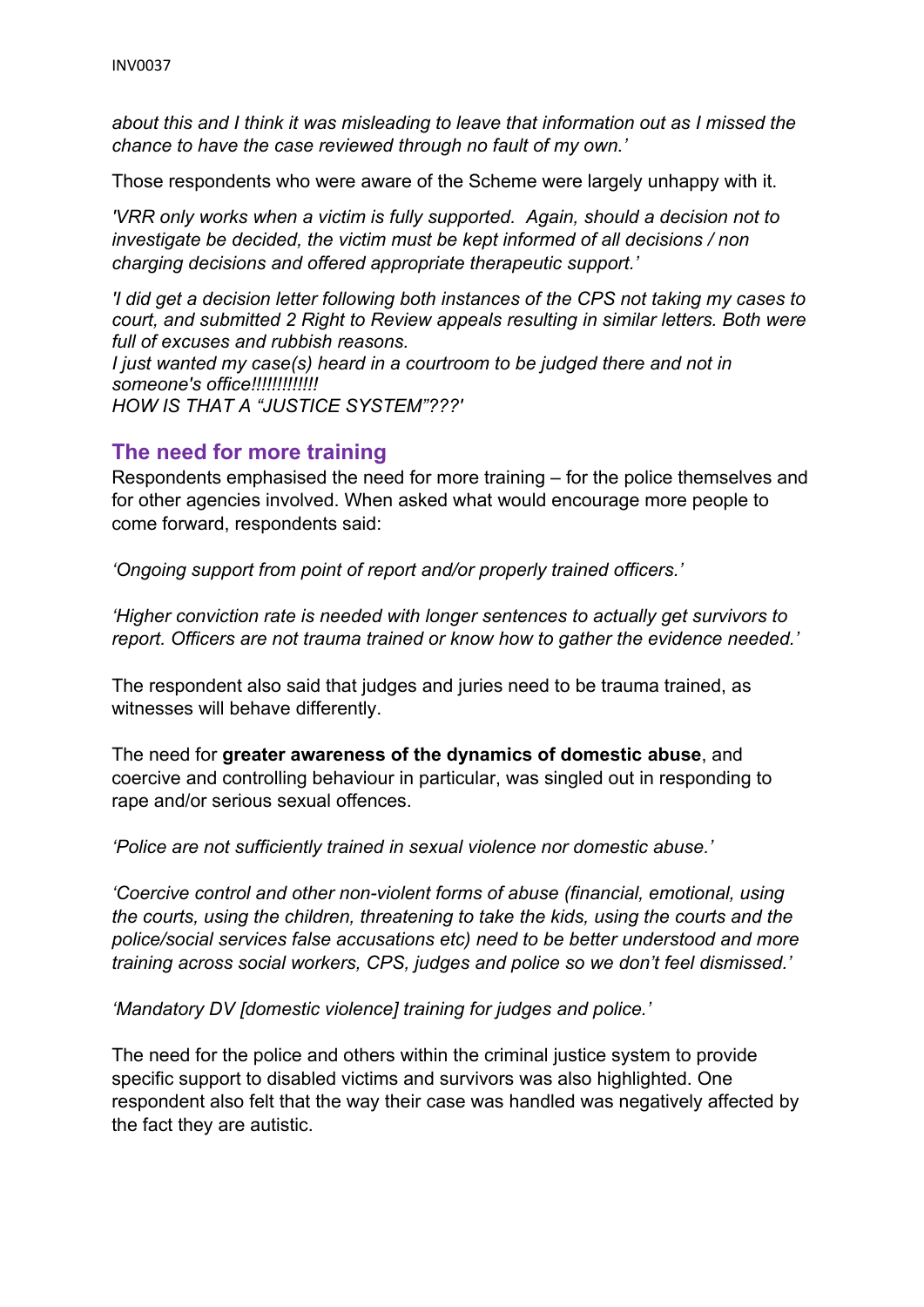*'Make the police make reasonable adjustments for disabled victims and also understand some disabilities make you not behave as text book victim.'*

*'Nothing was made accessible to me, no steps were taken to offer me support, and I would even go so far as to guess that my being autistic is a big reason my case wasn't taken seriously or handled properly despite the strong evidence.'*

#### **'The victim is on trial': going to court**

When asked about the support available to victims and survivors going to court, a number of respondents were unable to answer as they didn't make it that far through the process.

One respondent who did see their case go to court highlighted cross-examination as a particularly harrowing part of what they had experienced, saying that 'the victim is on trial':

*'I did feel that there should be more support around cross examination. It was worse than the rape itself. I was humiliated, my naked photos were shown, I was repeatedly asked very very personal questions, they repeatedly asked 'how far in did it go in your anus' and I felt so sick and degraded. With a public gallery. Then when it was over I just went home, extremely distressed.'*

Respondents highlighted the type of support available at court, including Witness Care, but some people did not feel they had been well supported or protected.

*'Anytime I have asked for special measures it seems my ex has managed to gain access.'*

*'None. My ex even harassed and swore at me in the court, and the court building, followed me into the ladies toilet etc - nothing was done.'*

One respondent, who experienced the criminal justice system in Scotland, also emphasised the importance of victims and survivors being equipped with an understanding of what the trial would involve.

*'Witnesses should be informed about court procedure in more detail. I was not made aware of the fact that just because I had made a statement, doesn't mean that all of the statement will be presented in court. I was not prepared for the prosecutor to present just part of my statement … A court setting is not the time for a judge to explain pre-trial processes or technical terms to a witness, because anxiety affects information processing.'*

#### **The importance of being offered specialist support**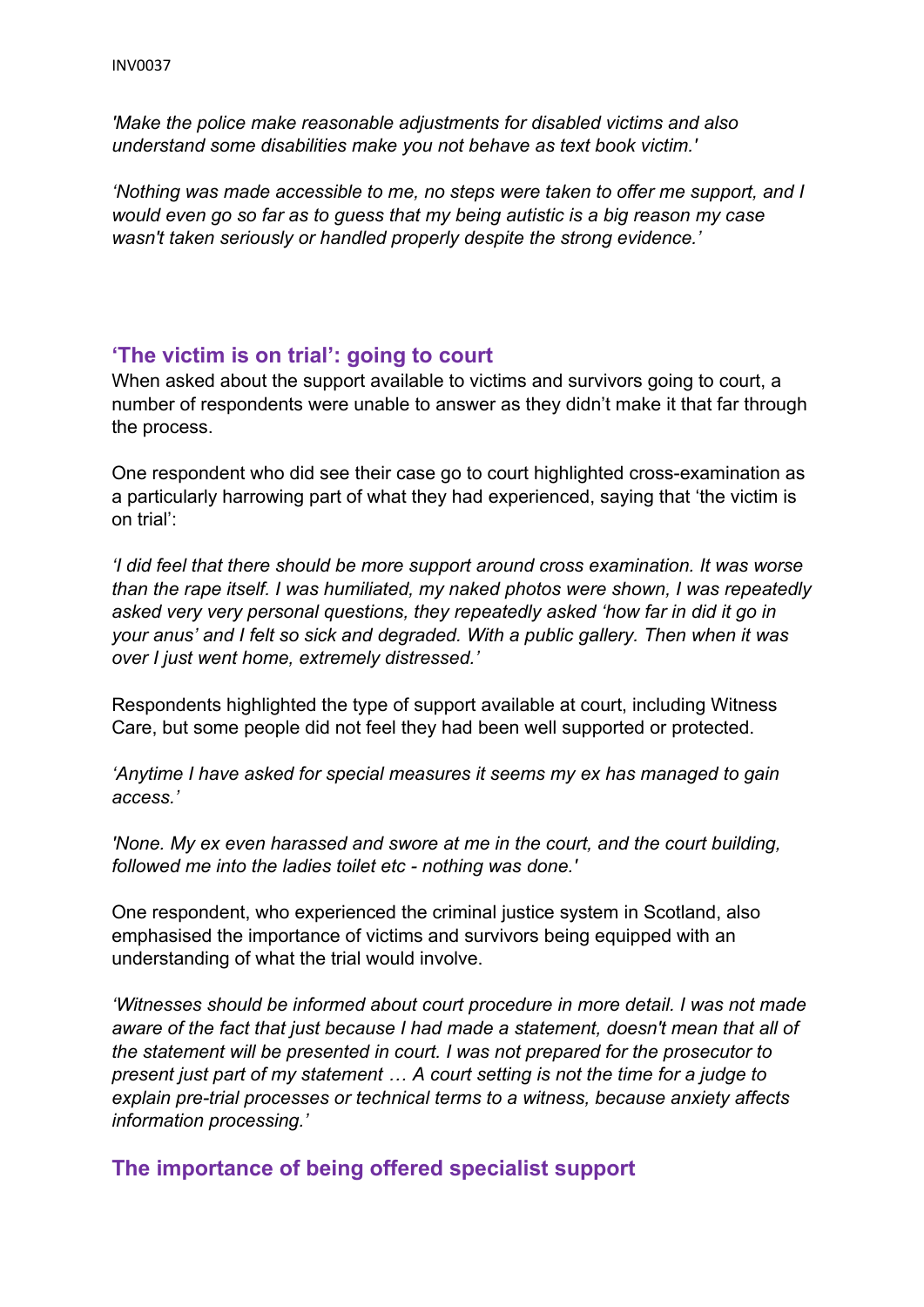Many respondents emphasised the positive difference having access to specialist support, like Independent Sexual Violence Advisors (ISVAs) can make.

*'I had support from both an ISVA and then specialised pre trial therapy from a local trauma counsellor. It made a huge difference in my life and I really believe these services should be available to everyone reporting rape &/other sexual trauma.'*

*'I'm not sure what I would have done without an ISVA. I had a 3 month wait for therapy, and was without a support network, so having an ISVA made me feel less alone. She realised I was struggling, and managed to arrange a few sessions of counselling while I waited for Rape Crisis sessions, which I'm really grateful for and wouldn't have had access to this otherwise. '*

However, it was clear people had come up against challenges in accessing the support they needed. Waiting times were a particular issue, and high caseloads and a lack of funding were also highlighted as difficulties.

*'It took over a year for me to get the support I needed. It made a huge difference.'*

*'It makes alot [sic] of difference both [ISVAs and pre-trial therapy] productive and positive I was only referred to my ISVA 3 years after the rape which wasn't very good for me but I appreciate now having an ISVA to support me.'*

*'It makes a world of difference, it allows a single point of contact that the survivor can trust to update them and advocate for them, it helps keep survivors engaged in the CJS - however ISVA's caseloads are overwhelming and they cannot provide the service survivors need.'*

*'A good ISVA makes a massive difference. I wasn't informed or told about ISVAs and so didn't have access to one until a year after my assault. It meant the world having someone help me navigate what happened and how the system failed me. However, a couple of months into me getting one, funding was cut, and I was no longer able to access the support and so wasn't able to challenge or complain about the mishandling of my case. These are crucial roles and they must be funded as such if you want to change things.'*

Other respondents expressed concern about the potential for counselling notes to be disclosed to the defence, with one person saying they had not been able to access pre-trial therapy.

*'Allow victims to access counselling that is exempt from court - you have to choose between delaying counselling for 12-24 months until court is over, or not reporting, because it can be used against you.'*